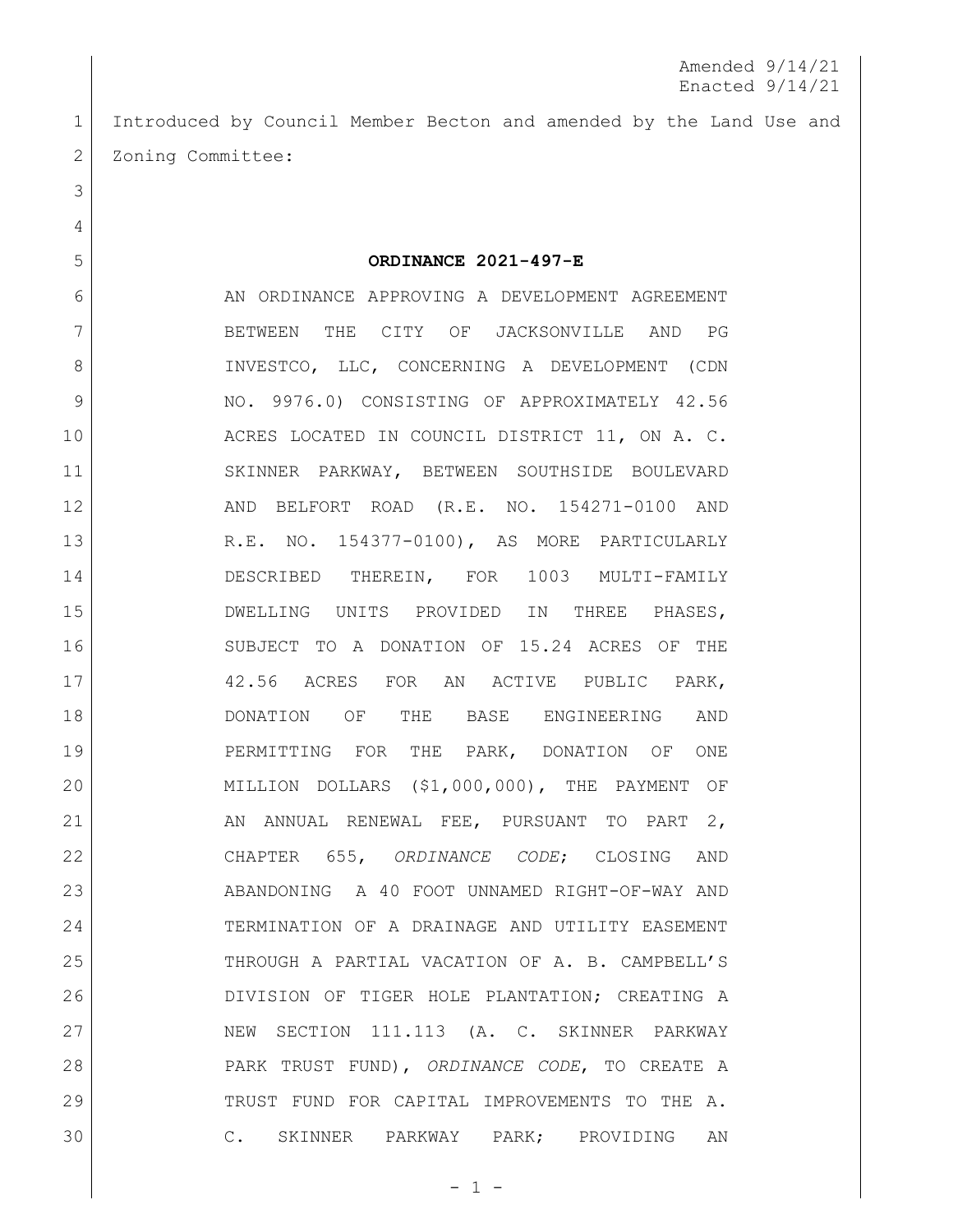1 EFFECTIVE DATE.

 **WHEREAS**, Part 2, Chapter 655, *Ordinance Code*, authorizes 4 Development Agreements, subject to the procedures and requirements 5 set forth therein; and

 **WHEREAS**, the Planning and Development Department has recommended approval of the Development Agreement between the City 8 of Jacksonville and PG Investco, LLC, concerning a development (CDN No.9976.0) consisting of approximately 42.56 acres located in 10 Council District 11, on A. C. Skinner Parkway, between Southside Boulevard and Belfort Road (R.E. No. 154271-0100 and R.E. NO. 154377-0100) as more particularly described therein, for 1003 multi-family dwelling units developed in three (3) phases, subject to donation to the City Of Jacksonville of 15.24 acres (of the total 42.56 acres) for an active public park, donation of the base engineering and permitting for the park, donation of one million dollars (\$1,000,000) for the development of the park, other documentation required for the City to accept donation of the land, 19 and the payment of an annual renewal fee; and

 **WHEREAS**, the required Planning and Development Department informative workshop was held and the required public hearings were held by the Land Use and Zoning Committee and the City Council, all with public notice provided, pursuant to Section 655.206, *Ordinance Code*; and

 **WHEREAS**, Section 177.101(3), Florida Statutes, authorizes the governing bodies of counties and municipalities to adopt resolutions vacating plats of subdivisions in said counties and municipalities, in whole or in part, returning the property covered by such plat, either in whole or in part, to acreage upon a showing that the person making application for such vacation is the owner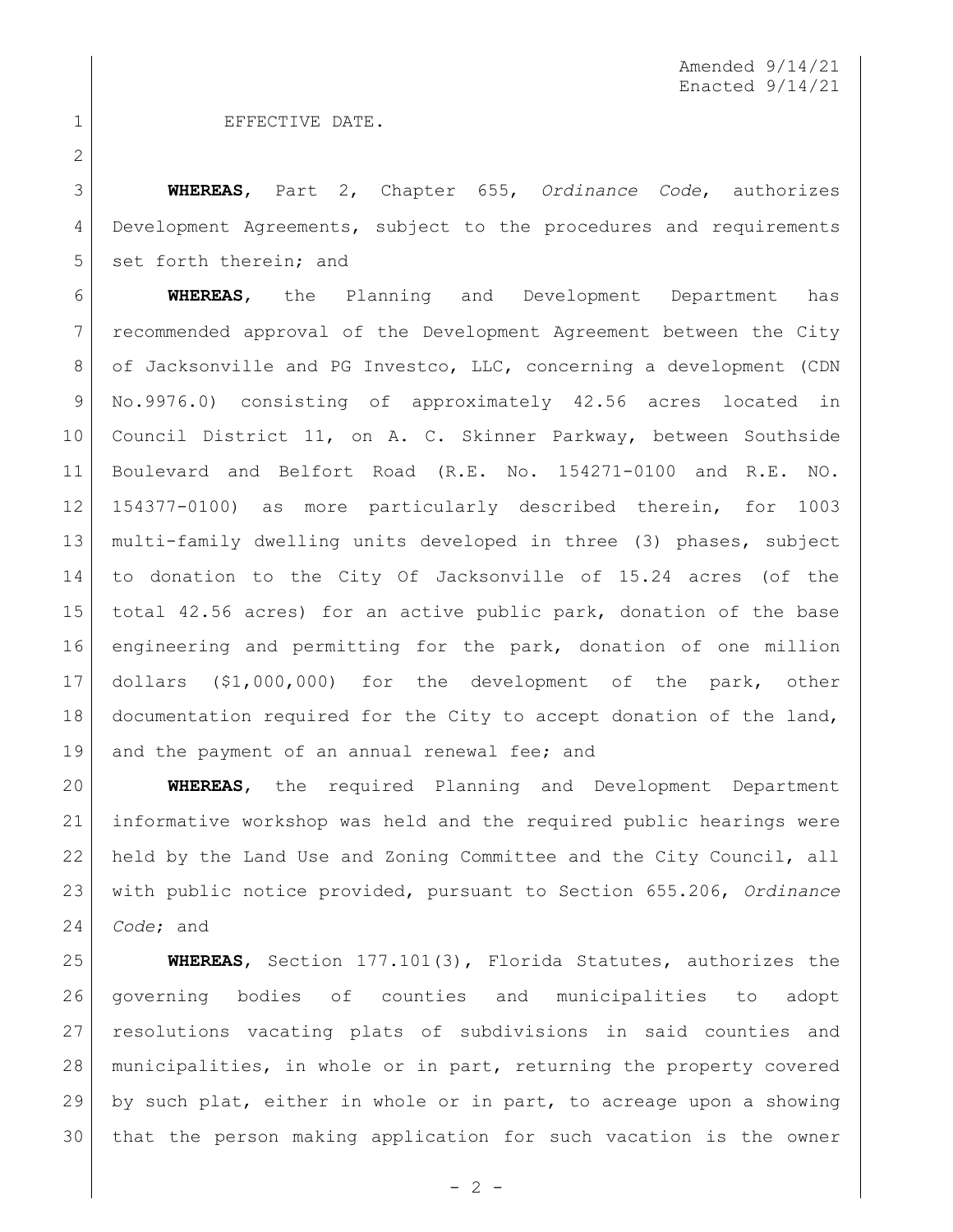Amended 9/14/21 Enacted 9/14/21

 of that portion of the lands covered by the plat sought to be 2 vacated, and further, that the vacation will not affect the ownership or right of convenient access of persons owning other 4 parts of the previously platted subdivision; and

 **WHEREAS,** the A. B. Campbell's Division of Tiger Hole Plantation is recorded in Deed Book AQ, pages 260 and 261, of the former public records of Duval County, Florida, (the "Plat"), and 8 encompasses lands south of J. Turner Butler Boulevard, north of A. 9 C. Skinner Parkway, east of Belfort Road, and west of Southside 10 Boulevard; and

 **WHEREAS**, the lands described in that certain survey prepared 12 by Ghiotto & Associates, Inc., bearing the title "JTC Apartments Boundary," Job No. 03-27-20, File No. C-807, dated 03-27-20, and signed and sealed by John S. Thomas, a reduced copy of which is attached hereto as Exhibit A (the "Survey of the Property") **to Exhibit 1,** are contained with the Plat; and

 **WHEREAS**, the rights-of-way located within the Survey of the Property are described in more detail in Exhibit D (Rights-of-Way to be Abandoned) to **Revised Exhibit 1** and is attached to the surveyor's affidavit provided by John S. Thomas, Florida Registered 21 Surveyor and Mapper No. 6223; and

 **WHEREAS**, the Applicant has agreed and understands that vacation of the plats and reversion of the land to acreage will have no effect on the recorded easements previously granted to 25 | third parties by the Applicant's predecessors in title, and those easements are unaffected by this resolution and the plat vacation; 27 now therefore

**BE IT ORDAINED** by the Council of the City of Jacksonville: **Section 1. Approval of Development Agreement.** The Development Agreement between the City of Jacksonville and PG

- 3 -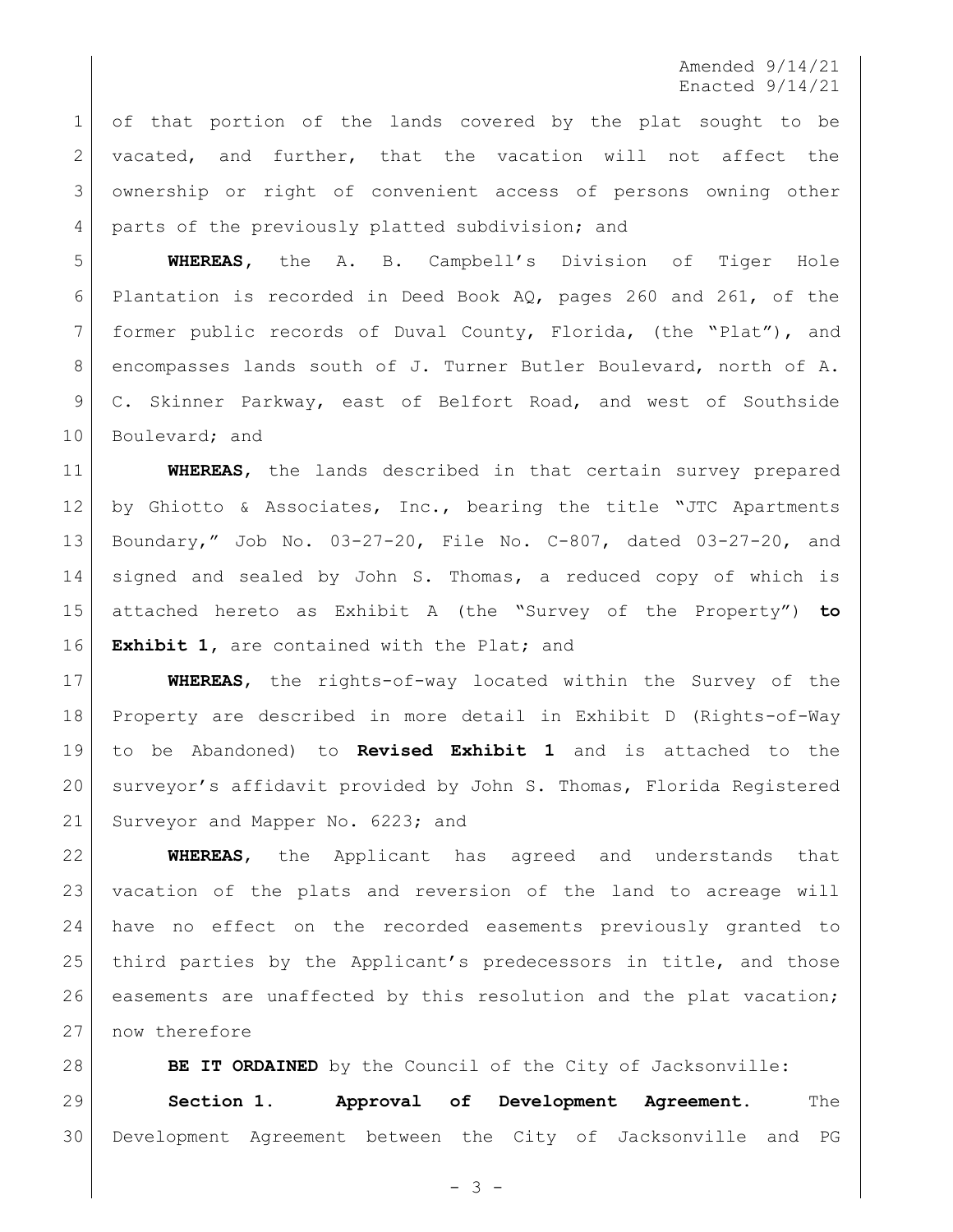Amended 9/14/21 Enacted 9/14/21

1 Investco, LLC, is hereby approved in substantially the same form as **attached hereto as Revised Exhibit 1**. The Mayor and Corporation Secretary are authorized to execute said Agreement on behalf of the City.

 **Section 2. Vacation of Plat Approved. (Closing and Abandonment of Unnamed 40' Right-of-Way and Termination of Drainage and Utility Easement.)** Those portions of Exhibit A of the Development Agreement that are described in Exhibits D and H of the Development Agreement are hereby extinguished through the vacation 10 of a portion of the plat of A. B. Campbell's Division of Tiger Hole Plantation.

 **Section 3. Creating Sec. 111.113 (A. C. Skinner Parkway Park Trust Fund),** *Ordinance Code***.** Section 111.113 ((A. C. Skinner Parkway Park Trust Fund), *Ordinance Code*, is hereby created to read as follows:

## **CHAPTER 111. SPECIAL REVENUE AND TRUST ACCOUNTS. PART 1. PARKS, RECREATION, CULTURE AND ENTERTAINMENT**

**\* \* \***

**Sec. 111.113. A. C. Skinner Parkway Park Trust Fund.**

20 There is hereby created the A. C. Skinner Parkway Park Trust Fund, a permanent, ongoing trust fund of the City, which shall 22 carry forward each fiscal year. The fund is authorized to accept gifts, fees and other donations. Monies deposited in the fund, together with any interest accrued thereon, shall carry over fiscal years to be used for the purpose of financing capital improvements to the A. C. Skinner Parkway Park as conceptually framed in the Development Agreement for the A. C. Skinner Parcel C Park Improvements, authorized in Ordinance 2021-497-E. Funds up to the amount of \$1,000,000 are hereby appropriated without the need for further action by Council, and the Director of Finance, or his/her